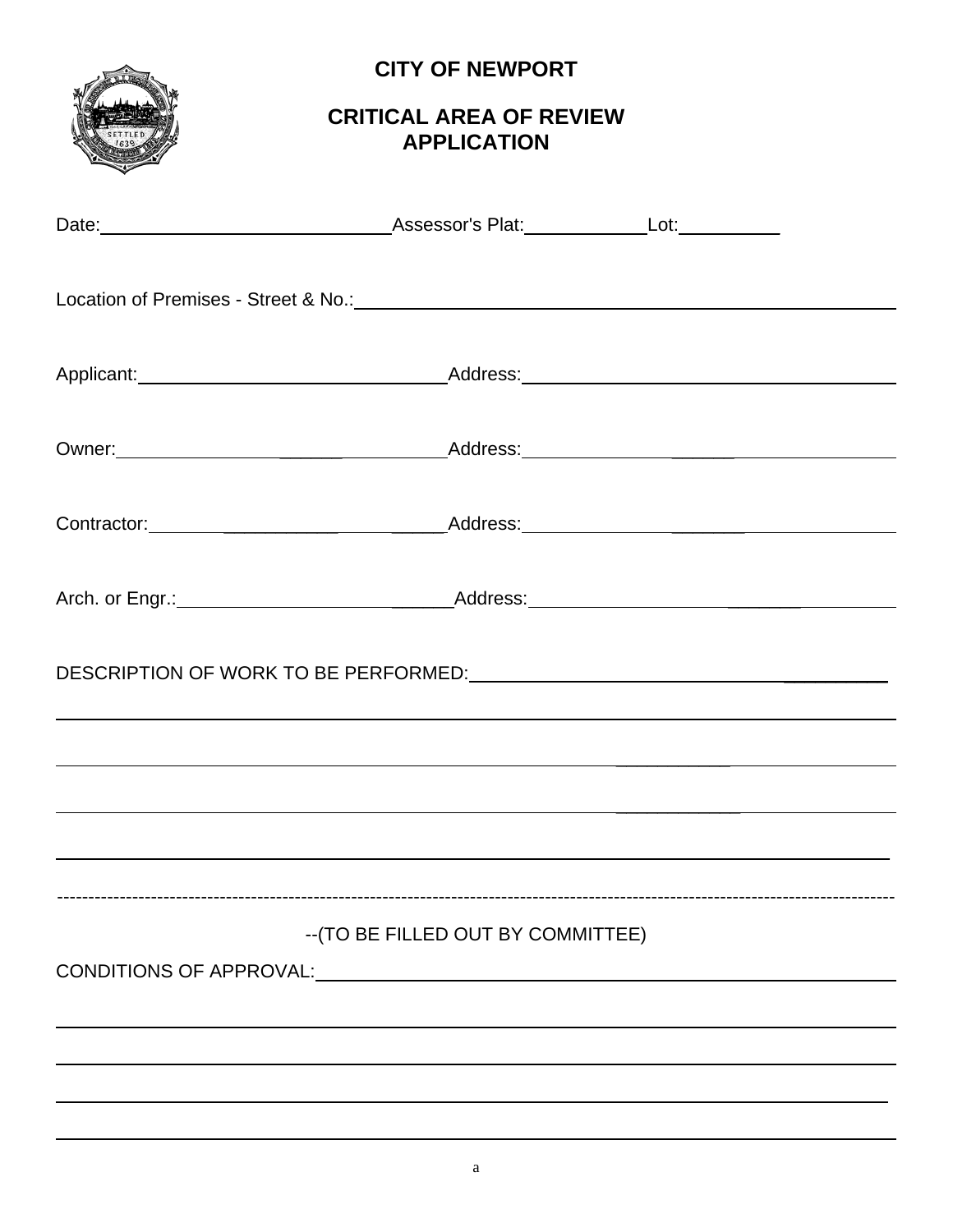### **APPLICATION REQUIREMENTS**

#### **Section 1262.05.05 "DEVELOPMENT PLAN PREPARATION"**

The application for Critical Area Review Approval shall be filed along with a development plan, which shall conform to the requirements of Section 1262.04.03 of this Zoning Code. In addition, an inventory of existing plant materials shall be filed. The inventory shall indicate the type of plant, general condition, measures needed to maintain its health and the relative value of the plant. The development plan shall also depict location of scenic vistas, scenic highways and greenways.

#### **Section 1262.05.06 "FILING PROCEDURES AND PROCESSING"**

- (a) With respect to a development proposal subject to the requirements of this section an application for a Critical Area Review Approval shall be submitted together with the development plan and supporting documents (Six copies) to the Department of Planning, Zoning & Development which shall serve as the coordinator for the Critical Area review plans. At the time the development plan is submitted to the City for review, a fee of \$15.00 shall be paid to the City of Newport.
- (b) After the site development plan, related materials and fee have been submitted the Committee shall review the application and prepare its findings in writing within forty-five (45) days of the receipt of the application. The Committee may solicit comments and/or recommendations from the various City Departments in its review of the application.
- (c) If the proposed development, subdivision and/or alteration requires approval from the Zoning Board of Review, Historic District Commission or Planning Board then such approval must be received prior to the submission of a development plan. In granting the Critical Area Review Approval, the Committee may add to the requirements of the Zoning Board of Review, the Planning Board and/or the Historic District Commission.
- (d) The failure of the Committee to act within forty-five (45) days from the date of a completed application shall be deemed to constitute approval, unless an extension is agreed upon mutually by the applicant and the Committee.

#### **SECTION 1262.04.03 DEVELOPMENT PLAN CONTENTS**

Any site plan required to be submitted in accordance with this chapter shall contain the following minimum information:

- (a) Proposed name of the development.
- (b) Name and address of the owners and developers of the property.
- (c) Tax Assessor's plat and lot number.
- (d) Boundaries of the entire property with lot area and dimensions indicated.
- (e) Date, scale, north arrow, phasing, and number of sheets.
	- (1) Scale shall be one inch (1") equals fifty (50') feet or larger.
	- (2) If the project is to be constructed in phases, this should be clearly indicated.
	- (3) When more than one (1) sheet is required, a cover sheet drawn to suitable scales shall show the entire site and indicate match lines for each page of the plan.
- (f) A vicinity map which indicates the location of the site in relation to the immediate surrounding area or the entire City.
- (g) Name, address, seal and signature of the professional preparing the plan.